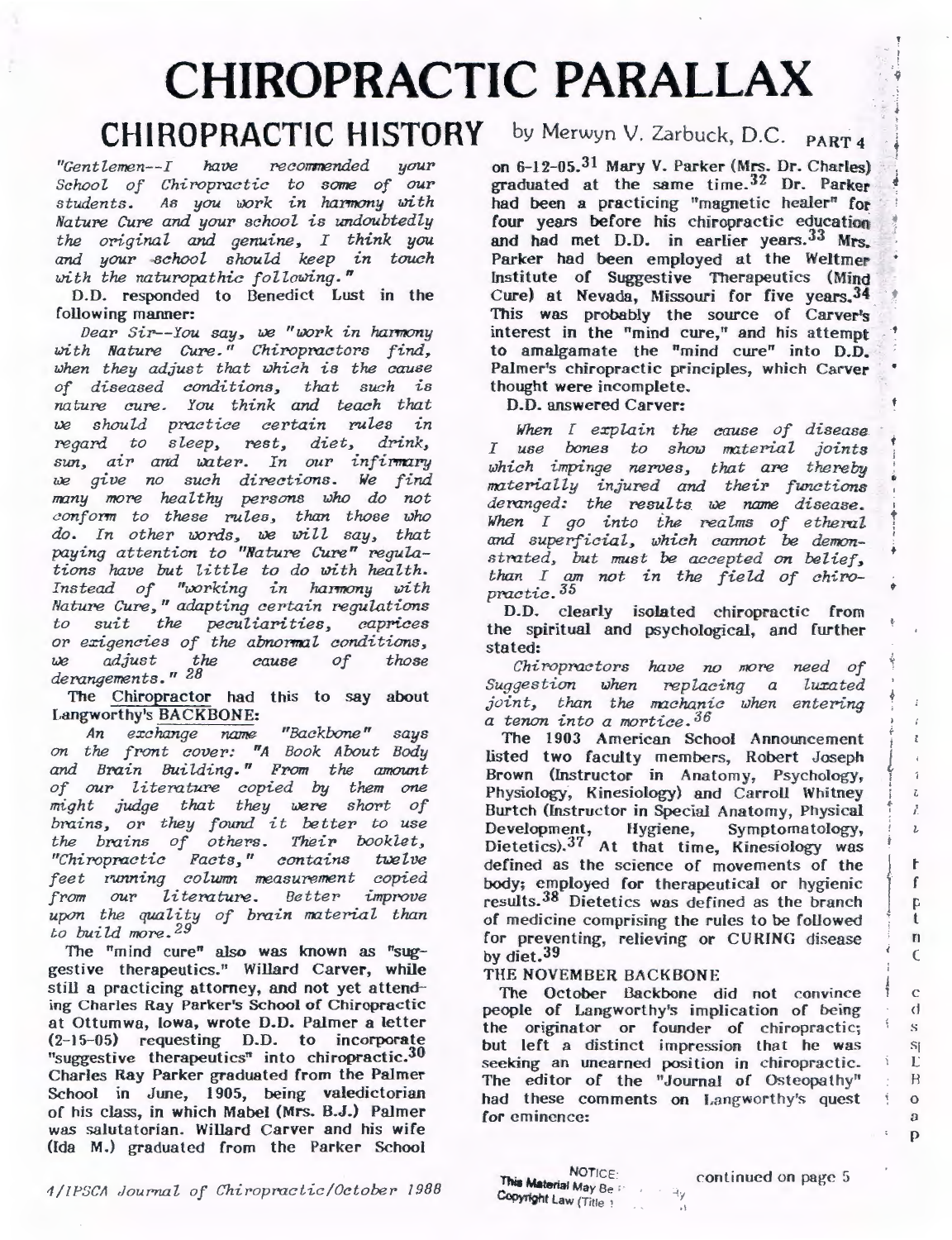#### continued from page 4

!· • in the set of the set of the set of the set of the set of the set of the set of the set of the set of the se<br>
• in the set of the set of the set of the set of the set of the set of the set of the set of the set of the s i

*J* 

I ì.  $\mathbb{R}^n$ 

•·

•

{

j *The Jourr.al is in receipi of a copy*  of the newly launched magazine, "Back*bone,"* published monthly in the interest *of Chiropractic and Co717110n Sense, by &wkbone Publisher8, 603-605 First Avenue, Cedar* Rapids, Iowa. It is devoted to *the exploitation of the Chiropmctic method* of cure, and the advertising of Dr. S.M. Langworthy, who seems to *be its chief advocate.* 

*We have a faint recollection of seeing a few years ago a similar exploitation*  of the same method by its founder, a *Doctor Palmer, of a neighboring lowa City.* 

*Doctor Palmer should wake up, or* his laurels as founder of a system "sug*gestive of the physical culture and osteopathy, but far in advance of either,"*   $will$  be ruthlessly snatched from his *brow.* 

*We are of the opinion that the rragazine would have been more appropriately termed "Gall" rother than the anatomical cognomen with which it has been blessed.40* 

Later Langworthy stated:

*Believing that Dr. Palmer was the* discoverer of direct spinal adjustment, *I* made mention in the first issue of *"Backbone "--October 1 903--of the fact*  that it was an Iowa idea. This issue was printed, bound and billed 9-30-03. *However, before the next nwnber (Nov.) went to press evidence came to hand that indicated thai it ws a Bohemian*  idea and not an *Iowa* idea and so it *ws stated in that issue of "Backbone," November, 1903. Mr. J.A. Dvorsky called upon for treatment 10-2-03.41* 

This was supposed to convince people of *<sup>t</sup>*his intention of giving D.D. Palmer credit for the origination and development of Chiropractic. At no time, did he mention his graduation from Palmer School under D.D. in 1903, nor D.D.'s discovery of Chiropractic in his October issue.

Not being able to replace D.D. as the discoverer, he sought to replace D.D. as the discoverer with one Frank Dvorsky, a Czechoslovakian (Bohemian) immigrant who could speak no English. In one month or less, Frank Dvorsky had introduced Chiropractic as a Bohemian idea and denied that D.D., Iowa, or any other part of the United States had anything to do with the formulation of Chiropractic. Jt was further intimated that D.D.

learned the chiropractic adjustment and its principle from some Bohemian in Davenport. Therefore, Langworthy renamed chiropractic--"Bohemian Chiropractic," of which he claimed to be the developer. By doing so, he could claim the first seat of chiropractic eminence.

The following article appeared in the November "Backbone." This was an early attempt to retitle chiropractic as "Bohemian Chiropractic," remove and eliminate D.D. Palmer as the originator of chiropractic, and demean D.D.'s intellectual formation of the principles of chiropractic. Carroll Burtch had now become Doctor Burtch, a graduate of the American School, and a "Lecturer on Theory and Practice of Chiropractic," and authored the following article.

#### *HOW OLD IS CHIHOPRACTIC?*

*By Dr. Carroll Whitney Burtch, Lecturer on Theory and Practice of Chiropractic in the American School of Chiropractic and Nature Cure.* 

*That there is any question about*  the date of the origin of Chiropractic will come as a surprise to most Chiropractitioners, as well as to many others *who have become interested in this most*  interesting of healing arts, but facts *have come to light showing that, instead of being of recent origin, Chiropractic methods of spinal adjustment have been in use for at least seventy-five years.* The *members of this profession who have prided themselves in the belief that at last there uxzs something new under*  the sun must relinquish this satisfying *thought for it seems that wh.at* has *been known as an invention born of necessity, an idea springing from the brain of a rran as* Minerva *sprang from the head*  of Jove, in full panoply, is really *the finished product of a long period of evolution. Beginning, probably, as a simple means of allaying pains along the spine, it has grown to* be *the most*  exact of the many methods for the removal *of the eause of disease. Knowing that a large number of people blill welcome*  every new bit of information concerning *Chiropractic, I give the facts here just as they have reached me from various*  sources.

#### continued on page 6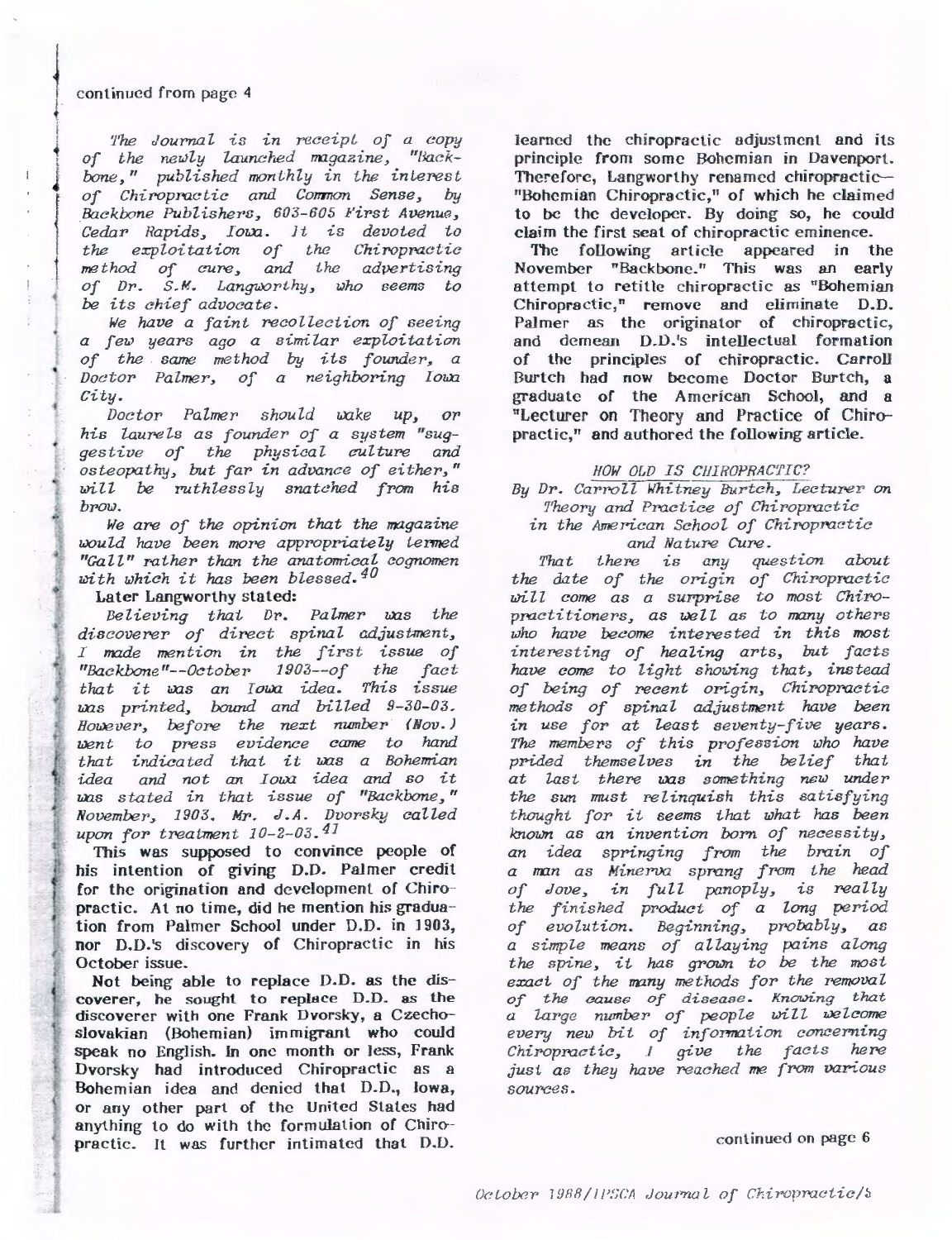### *forty Years 11go.*

The first use of Chiropractic in *this country that we have any knowledge*  of was in New York City nearly half *a century ago. A Mr. Bradford, who in investigated Chiropractic,* spinal examination and adjustment, re*marked that he had been cured of a disease of the kidneys by a similar method more than forty years be[oro in New York City. lie said that the doctor--whose*  ~ *he had forgotten--made some romark*able cures in that place and afterwards went to Baltimore, but he was unable *to give further information concerning the man or his methods.* 

*The first school for the teaching of spinal adjustment by this system zas founded in Davenport, Ioxa, by D.D.*<br>Palmer, six years ago. He conducted *Palmer, six years ago. Be conducted this school until about a year ago and then moved from I owa to one of the western states. Dr. Palmer gave the method the peculiar and appropria te name by which it is known today.* 

*The next report comes from a patient named Dvorsky and shows that this system of spinal adjustment ws in use some time before it was practiced in the United States. Mr. Dvorsky states that his family have practiced a me thad of replacing displaced vertebrae for three*  generations, and from his explanation<br>of method it is evident that, though *crude and unscientific, it is unmistakably Chiropractic in idea.* 

*The first Dvorsky to practice such replacement learned the work from a doctor in Prague, Bohemia, about seventy*five years ago, and was associated with *him in his prac-tice there, employing*  spinal adjustments in the *of various diseases. This Dvorsky taught each of his c hildren the method as he had learned it and they in turn instructed <sup>t</sup> heir childron, and thus it became a [ami ly romedy which t hey used wi t h themse lven and with such of their neighbors*  as had faith in its merits. My informant *tells me th.at the Dvorskys all had weak spines that roquired attention very often, and t h.e reason for• this seems very plain to me. The adjustment was made by applying pressuro along the spine with the intention of moving the* 

*vertebrae into place, being apprised of success* by *the clicking sound made*  by *the articular facets as they came together.* But they overlooked the fact *that vertebrae can be displaced as easily as they can be adjusted,* and *that ther'e is no audible indication of their having*   $moved$  when they are displaced. Haphazard *pressure along the spine puts as many vertebrae* out of joint as it replaces, *and if continued day after day the strongth of the joint will surely be lessened.* Anyone would have a weak *spine if their vertebme were shoved in and out of place from c hildhood to old age. 42* 

At least D.D. Palmer was given credit for naming chiropractic appropriately and founding the first school.

The ploy of proclaiming some person other than D.D. Palmer as the progenitor and originator of chiropractic pervades the profession's history until the present time. This allows pseudo-or·iginators to formulate different theories and doctrines to establish themselves as authorities, leaders, or luminaries of the chiropractic profession.

Langworthy's attempt to replace D.D. as the originator of chiropractic pertained to the chiropractic adjustic art-the singular spontaneous manual movement rendered by the adjustor to the displaced bony segment of a patient to restore structural integrity and correct the associated nerve impingement.

Dvorsky's Bohemian ancestors in Czechoslavakia employed a peasant practice called "Napravit" or "Napravovani," $43$  to straighten the bent back by walking on it, and other methods. 44 The peasants had no intention of replacing a displaced vertebra to remove nerve impingement, but merely cracked the back to feel better. Therefore, Napravit was not a science or method composed of principles and stated objectives. Later, aspiring chiropractic "luminaries" were to cite the "Bohemian Napravit Birth" of chiropractic and added others, such as some M.D., osteopath, peasant, football player (really) or some personage as the originator of chiropractic. D.D., in a humorous manner, mentioned a few more that his detractors could investigate, such as the Japanese peasant practice

#### continued on page 17

Give back to the college that made you  $a = p$ success.

s

 $\mathbf{1}$ J.

; I -J